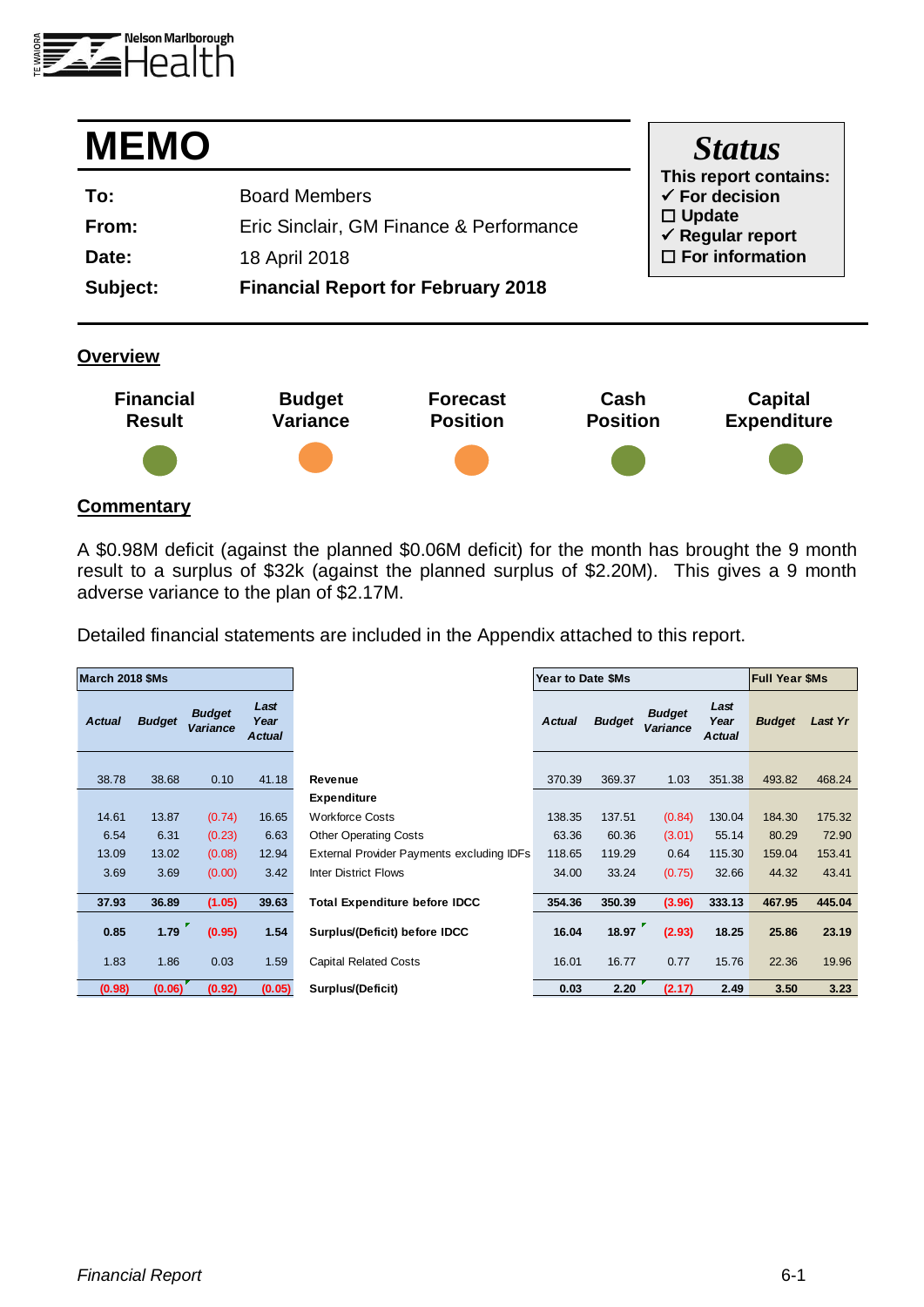



### **Key messages for the month**

- Whilst NMH continues to report a small surplus position the monthly result significantly eroded into the surplus report the end of February.
- The March result has a few key items to note:
	- o The cost of outstanding annual leave for the SMO workforce was revalued during March with the final part of the MECA implementation. This forms part of the cost of settlement and resulted in an additional one-off cost of approx. \$150k within the month.
	- o RMO costs were \$80k adverse to plan in the month which reflects the additional RMOs necessary to meet the roster requirements of the RDA MECA settlement over the planned levels.
	- o Workforce costs (aggregating employed and contracted/locum) for medical (excluding the items mentioned previously) and nursing were both adverse to the planned levels for the month, \$168k and \$255k respectively. In both cases FTEs for the month were higher than expected and we are still completing the investigation into the causes.
	- o Pharmaceuticals within the hospital continue to track adverse to plan with the variance \$174k for the month bringing the YTD adverse variance to \$1,016k. Community pharmaceutical costs were also high in March resulting in an adverse variance of \$293k and \$797k for the YTD. We have received the February forecast from Pharmac and it showed little movement from the November forecast.

Eric Sinclair **GM Finance and Performance**

#### **RECOMMENDATIONS:**

### **THAT THE BOARD RECEIVES THE FINANCIAL REPORT.**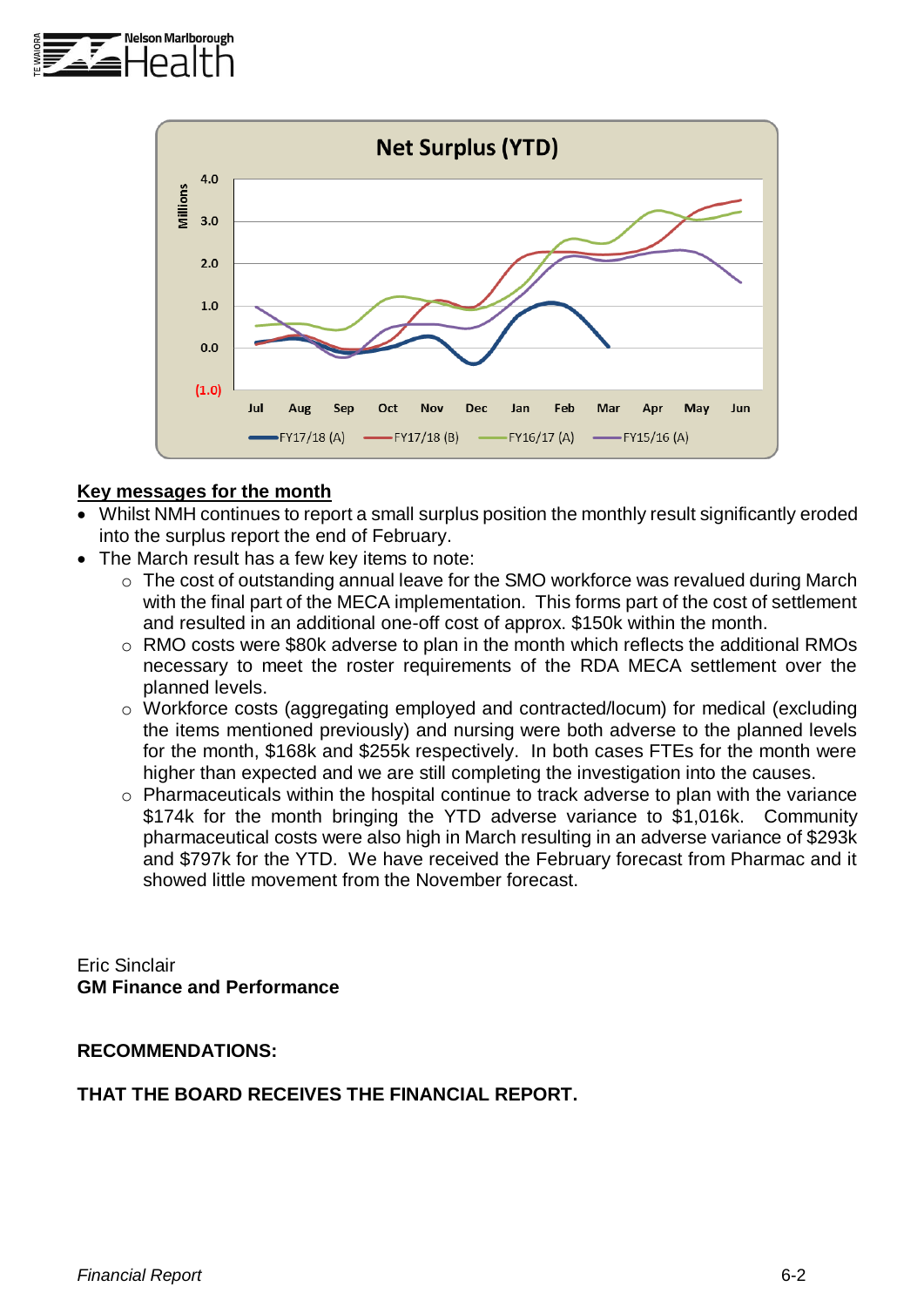

# **Appendix A – Detailed Financial Statements**

### *Statement of Financial Performance*

| March 2018 \$000s |               |                           |                        |                                           | Year to Date \$000s |               |                           | Full Year \$000s              |               |          |
|-------------------|---------------|---------------------------|------------------------|-------------------------------------------|---------------------|---------------|---------------------------|-------------------------------|---------------|----------|
| <b>Actual</b>     | <b>Budget</b> | <b>Budget</b><br>Variance | Last<br>Year<br>Actual |                                           | <b>Actual</b>       | <b>Budget</b> | <b>Budget</b><br>Variance | Last<br>Year<br><b>Actual</b> | <b>Budget</b> | Last Yr  |
|                   |               |                           |                        | Revenue                                   |                     |               |                           |                               |               |          |
| 34,740            | 34,681        | 59                        | 36,984                 | MOH devolved funding                      | 331,646             | 330,501       | 1,145                     | 314,592                       | 442,001       | 418,471  |
| 1,704             | 1,759         | (55)                      | 1,878                  | MOH non-devolved funding                  | 17,210              | 17,608        | (399)                     | 16,246                        | 23,530        | 22,090   |
| 1,272             | 1,277         | (4)                       | 1,110                  | Other government & DHBs                   | 12,055              | 12,061        | (6)                       | 11,430                        | 16,007        | 15,243   |
| 1,066             | 965           | 100                       | 1,203                  | Other income                              | 9,483               | 9,197         | 286                       | 9,113                         | 12,278        | 12,433   |
| 38,782            | 38,682        | 100                       | 41,176                 | <b>Total Revenue</b>                      | 370,394             | 369,367       | 1,027                     | 351,382                       | 493,817       | 468,237  |
|                   |               |                           |                        | <b>Expenditure</b>                        |                     |               |                           |                               |               |          |
| 14,280            | 13,765        | (516)                     | 16,337                 | <b>Employed Workforce</b>                 | 135,592             | 136,529       | 937                       | 127,173                       | 182,993       | 171,259  |
| 326               | 102           | (224)                     | 310                    | <b>Outsourced Workforce</b>               | 2,756               | 980           | (1, 777)                  | 2,870                         | 1,306         | 4,060    |
| 14,607            | 13,867        | (740)                     | 16,647                 | <b>Total Workforce</b>                    | 138,348             | 137,509       | (840)                     | 130,043                       | 184,299       | 175,319  |
| 1,382             | 1,313         | (68)                      | 896                    | <b>Outsourced Services</b>                | 12,102              | 11,912        | (189)                     | 8,186                         | 15,875        | 10,561   |
| 3,106             | 2,666         | (439)                     | 3,242                  | <b>Clinical Supplies</b>                  | 28,092              | 25,430        | (2,662)                   | 26,108                        | 34,028        | 35,623   |
| 2,054             | 2,333         | 279                       | 2,488                  | <b>Non-Clinical Supplies</b>              | 23,170              | 23,013        | (156)                     | 20,841                        | 30,390        | 26,718   |
| 13,092            | 13,015        | (77)                      | 12,940                 | External Provider Payments excluding IDFs | 118,648             | 119,289       | 641                       | 115,296                       | 159,040       | 153,409  |
| 3,694             | 3,693         | (1)                       | 3,420                  | <b>Inter District Flows</b>               | 33,995              | 33,241        | (754)                     | 32,655                        | 44,321        | 43,412   |
| 37,935            | 36,888        | (1,047)                   | 39,633                 | <b>Total Expenditure before IDCC</b>      | 354,355             | 350,394       | (3,961)                   | 333,130                       | 467,953       | 445,043  |
| 847               | 1,794         | (946)                     | 1,542                  | Surplus/(Deficit) before IDCC             | 16,039              | 18,973        | (2,934)                   | 18,252                        | 25,864        | 23,194   |
| 29                | 19            | (9)                       | 27                     | Interest Expense                          | 261                 | 189           | (72)                      | 1,839                         | 252           | 1,914    |
| 1,019             | 1,058         | 39                        | 982                    | Depreciation                              | 8,712               | 9,568         | 856                       | 8,743                         | 12,757        | 11,631   |
| 780               | 780           | (1)                       | 579                    | Capital Charge                            | 7,034               | 7,016         | (18)                      | 5,178                         | 9,355         | 6,418    |
| 1,828             | 1,857         | 29                        | 1,588                  | <b>Total IDCC</b>                         | 16,007              | 16,773        | 766                       | 15,760                        | 22,364        | 19,964   |
| (981)             | (63)          | (918)                     | (46)                   | Surplus/(Deficit) after IDCC              | 32                  | 2,200         | (2, 168)                  | 2,492                         | 3,500         | 3,230    |
|                   |               |                           |                        |                                           |                     |               |                           |                               |               |          |
| (973)             | (836)         | (138)                     | 2,490                  | Funder                                    | 9,716               | 8,719         | 997                       | 3,327                         | 12,970        | 4,560    |
| 38                | 37            | $\mathbf{1}$              | (22)                   | Governance                                | 461                 | 289           | 171                       | (15)                          | 355           | (115)    |
| (45)              | 736           | (781)                     | (2, 515)               | Provider                                  | (10, 144)           | (6,808)       | (3,336)                   | (821)                         | (9,824)       | (1, 215) |
| (981)             | (63)          | (918)                     | (46)                   | Surplus/(Deficit)                         | 32                  | 2,200         | (2, 168)                  | 2,492                         | 3,500         | 3,230    |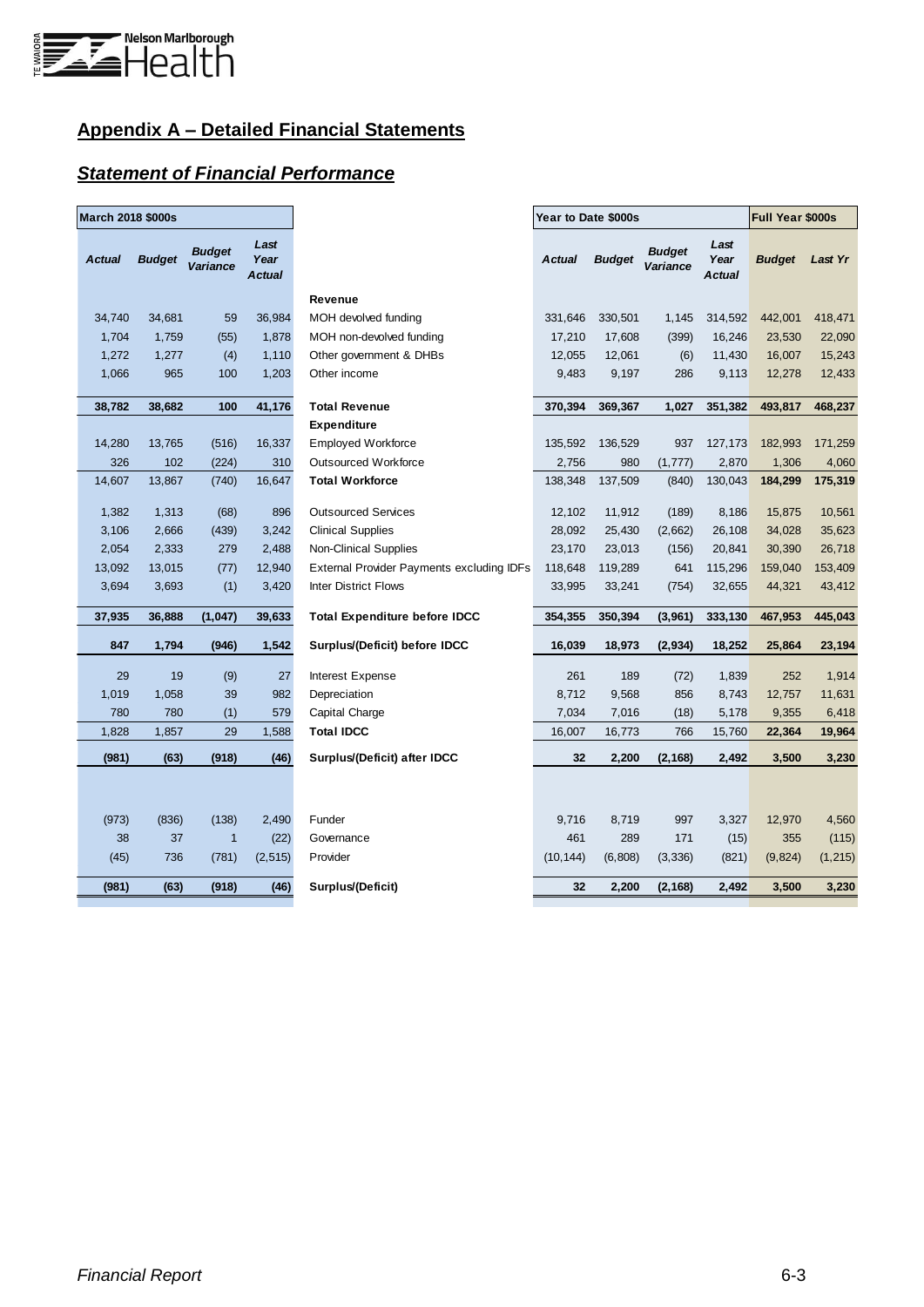

## *Financial Performance by Division*

| <b>March 2018 \$000s</b> |               |                           |                        |  |  |  |  |  |  |
|--------------------------|---------------|---------------------------|------------------------|--|--|--|--|--|--|
| <b>Actual</b>            | <b>Budget</b> | <b>Budget</b><br>Variance | Last<br>Year<br>Actual |  |  |  |  |  |  |
| 35,552                   | 35,474        | 78                        | 37,776                 |  |  |  |  |  |  |
| 354                      | 354           | $\Omega$                  | 353                    |  |  |  |  |  |  |
| 22,615                   | 22.456        | 160                       | 21,972                 |  |  |  |  |  |  |
| (19, 739)                | (19,601)      | (138)                     | (18, 926)              |  |  |  |  |  |  |
| 38,782                   | 38,682        | 100                       | 41,176                 |  |  |  |  |  |  |
|                          |               |                           |                        |  |  |  |  |  |  |
| 36,525                   | 36,310        | (215)                     | 35,286                 |  |  |  |  |  |  |
| 316                      | 317           | 1                         | 375                    |  |  |  |  |  |  |
| 22,660                   | 21,719        | (941)                     | 24,487                 |  |  |  |  |  |  |
| (19, 739)                | (19,601)      | 138                       | (18, 926)              |  |  |  |  |  |  |
| 39,763                   | 38,745        | (1,018)                   | 41,221                 |  |  |  |  |  |  |
|                          |               |                           |                        |  |  |  |  |  |  |
| (973)                    | (836)         | (138)                     | 2,490                  |  |  |  |  |  |  |
| 38                       | 37            | 1                         | (22)                   |  |  |  |  |  |  |
| (45)                     | 736           | (781)                     | (2, 515)               |  |  |  |  |  |  |
| (981)                    | (63)          | (918)                     | (46)                   |  |  |  |  |  |  |

| March 2018 \$000s |               |                                  |                               |                                       | Year to Date \$000s |               | <b>Full Year \$000s</b>          |                               |                           |                |
|-------------------|---------------|----------------------------------|-------------------------------|---------------------------------------|---------------------|---------------|----------------------------------|-------------------------------|---------------------------|----------------|
| <b>Actual</b>     | <b>Budget</b> | <b>Budget</b><br><b>Variance</b> | Last<br>Year<br><b>Actual</b> |                                       | <b>Actual</b>       | <b>Budget</b> | <b>Budget</b><br><b>Variance</b> | Last<br>Year<br><b>Actual</b> | <b>Budget</b>             | <b>Last Yr</b> |
|                   |               |                                  |                               | Revenue                               |                     |               |                                  |                               |                           |                |
| 35,552            | 35,474        | 78                               | 37,776                        | Funds                                 | 339,255             | 337,656       | 1,599                            | 321,581                       | 451,541                   | 427,945        |
| 354               | 354           | $\overline{0}$                   | 353                           | Governance and Funding Administration | 3,206               | 3,210         | (5)                              | 3,209                         | 4,281                     | 4,270          |
| 22,615            | 22,456        | 160                              | 21,972                        | Provider                              | 204.829             | 204,910       | (81)                             | 196.895                       | 273,208                   | 262,585        |
| (19, 739)         | (19,601)      | (138)                            | (18, 926)                     | Eliminations                          | (176,896) (176,409) |               | (487)                            |                               | $(170,303)$ $(235,212)$   | (226, 563)     |
| 38,782            | 38,682        | 100                              | 41,176                        | <b>Total Revenue</b>                  | 370.394             | 369,367       | 1,027                            | 351,382                       | 493,817                   | 468,237        |
|                   |               |                                  |                               | <b>Expenditure</b>                    |                     |               |                                  |                               |                           |                |
| 36,525            | 36,310        | (215)                            | 35,286                        | Funds                                 | 329,539             | 328,937       | (602)                            | 318,253                       | 438,571                   | 423,385        |
| 316               | 317           | $\overline{1}$                   | 375                           | Governance and Funding Administration | 2,745               | 2,921         | 176                              | 3,224                         | 3,926                     | 4,385          |
| 22,660            | 21,719        | (941)                            | 24,487                        | Provider                              | 214,974             | 211,718       | (3,256)                          | 197,715                       | 283,032                   | 263,800        |
| (19, 739)         | (19,601)      | 138                              | (18, 926)                     | Eliminations                          | (176,896) (176,409) |               | 487                              |                               | $(170, 303)$ $(235, 212)$ | (226, 563)     |
| 39,763            | 38.745        | (1,018)                          | 41,221                        | <b>Total Expenditure</b>              | 370.362             | 367,167       | (3, 195)                         | 348,889                       | 490,317                   | 465,006        |
|                   |               |                                  |                               | <b>Net Contribution</b>               |                     |               |                                  |                               |                           |                |
| (973)             | (836)         | (138)                            | 2,490                         | Funds                                 | 9,716               | 8.719         | 997                              | 3,327                         | 12,970                    | 4,560          |
| 38                | 37            | $\overline{1}$                   | (22)                          | Governance and Funding Administration | 461                 | 289           | 171                              | (15)                          | 355                       | (115)          |
| (45)              | 736           | (781)                            | (2, 515)                      | Provider                              | (10, 144)           | (6,808)       | (3,336)                          | (821)                         | (9,824)                   | (1, 215)       |
| (981)             | (63)          | (918)                            | (46)                          | <b>Net Surplus/(Deficit)</b>          | 32                  | 2,200         | (2, 168)                         | 2,492                         | 3,500                     | 3,230          |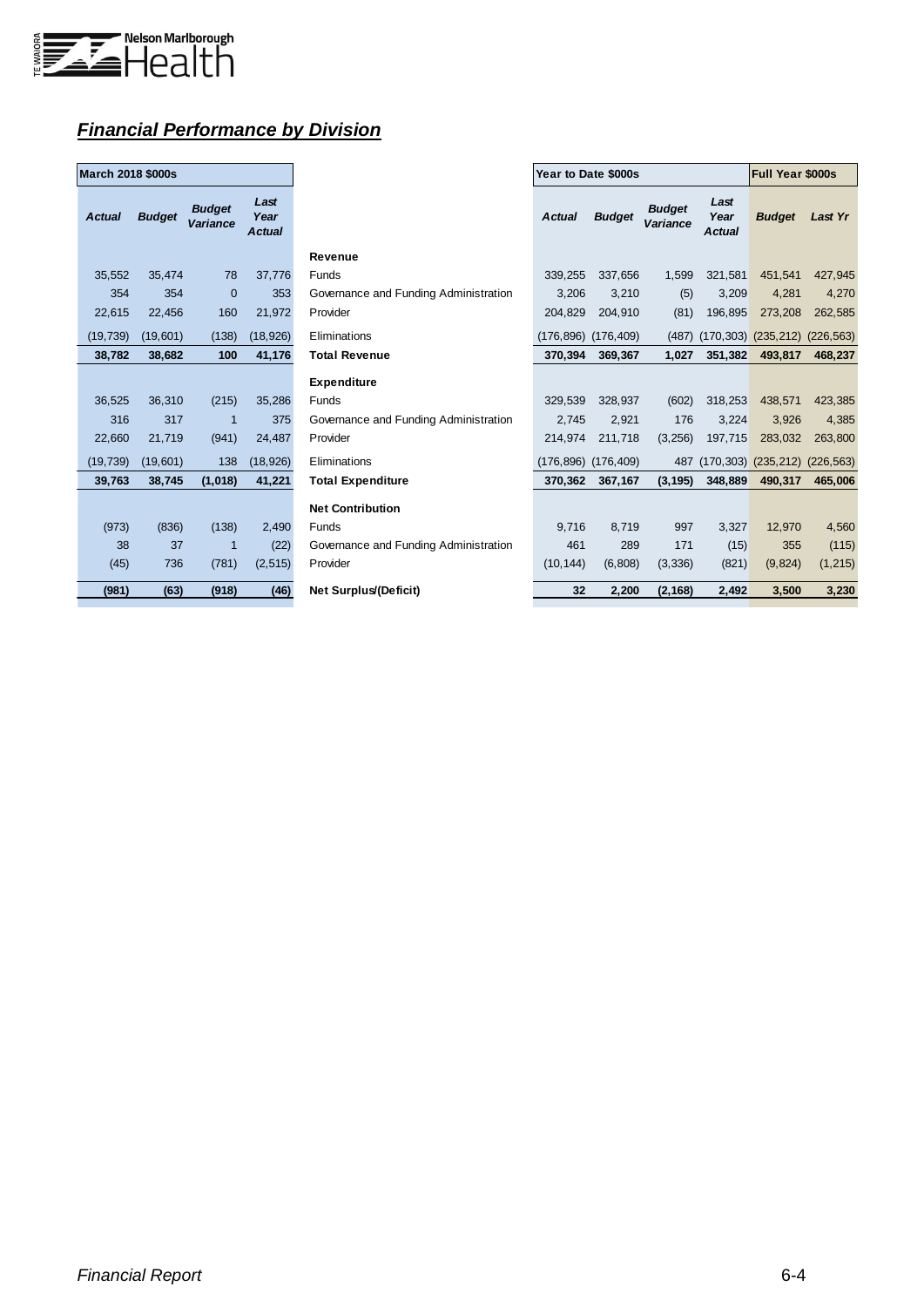

# *Statement of Financial Position*

|                                 | <b>June 2017</b> | Mar           | Mar           |           | <b>Annual</b> |
|---------------------------------|------------------|---------------|---------------|-----------|---------------|
| \$000s                          | <b>Actual</b>    | <b>Actual</b> | <b>Budget</b> | Variance  | <b>Budget</b> |
| <b>Current Assets</b>           |                  |               |               |           |               |
| Bank                            | 21,561           | 30,671        | 27,542        | 3,129     | 30,156        |
| Deposits > 3 months             | 19,301           | 19,950        | 18,950        | 1,000     | 18,950        |
| Debtors & Prepayments           | 18,140           | 18,657        | 15,000        | 3,657     | 15,000        |
| <b>Stock</b>                    | 2,700            | 2,624         | 2,770         | (146)     | 2,770         |
| <b>Assets Held for Sale</b>     | 465              | 465           | 191           | 274       | 465           |
| <b>Current Assets</b>           | 62,167           | 72,367        | 64,453        | 7,914     | 67,341        |
| <b>Current Liabilities</b>      |                  |               |               |           |               |
| <b>Creditors</b>                | 28,534           | 35,913        | 29,804        | (6, 109)  | 29,804        |
| <b>Employee Entitlements</b>    | 33,201           | 37,281        | 32,000        | (5, 281)  | 32,000        |
| Term Debt - Current Portion     | 477              | 486           | 500           | 14        | 500           |
| <b>Current Liabilities</b>      | 62,212           | 73,681        | 62,304        | (11, 377) | 62,304        |
| <b>Working Capital</b>          | (46)             | (1, 314)      | 2,149         | (3, 463)  | 5,037         |
| <b>Non Current Assets</b>       |                  |               |               |           |               |
| Property Plant and Equipment    | 171,589          | 172,460       | 170,378       | 2,082     | 168,227       |
| <b>Other Non Current Assets</b> | 3,881            | 3,949         | 3,980         | (31)      | 3,998         |
| <b>Non Current Assets</b>       | 175,470          | 176,409       | 174,358       | 2,051     | 172,225       |
|                                 |                  |               |               |           |               |
| <b>Employee Entitlements</b>    | 9,923            | 9,923         | 10,200        | 277       | 10,200        |
| <b>Term Debt</b>                | 8,663            | 8,296         | 7,300         | (996)     | 7,300         |
| <b>Non Current Liabilities</b>  | 18,586           | 18,219        | 17,500        | (719)     | 17,500        |
| <b>Net Assets</b>               | 156,838          | 156,876       | 159,007       | (2, 131)  | 159,762       |
| <b>Equity</b>                   |                  |               |               |           |               |
| Crown Equity                    | 83,015           | 83,015        | 83,014        | 1         | 82,467        |
| <b>Revaluation Reserve</b>      | 53,213           | 53,213        | 53,213        | 0         | 53,213        |
| <b>Retained Earnings:</b>       |                  |               |               |           |               |
| General                         | 19,789           | 18,622        | 21,977        | (3, 355)  | 23,831        |
| <b>DSS</b>                      | (52)             | 647           | 432           | 215       | 17            |
| <b>Mental Health</b>            | 873              | 1,378         | 371           | 1,007     | 234           |
| <b>Total Retained Earnings</b>  | 20,611           | 20,647        | 22,780        | (2, 133)  | 24,082        |
| <b>Total Crown Equity</b>       | 156,838          | 156,876       | 159,007       | (2, 131)  | 159,762       |